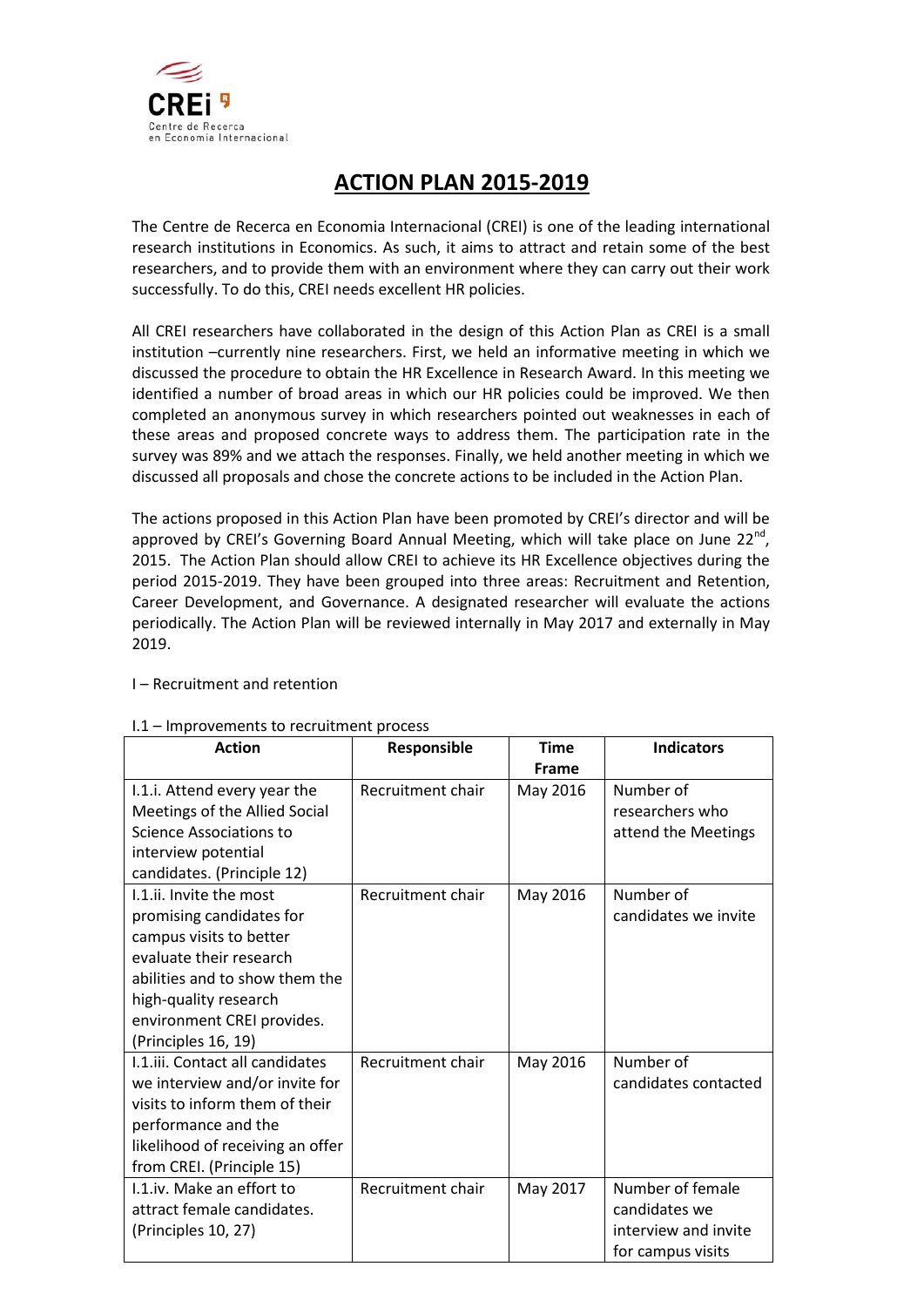

## I.2 – Help with moving, settling down, and integration

| <b>Action</b>                                                                                                                                                              | Responsible             | <b>Time</b> | <b>Indicators</b>                                 |
|----------------------------------------------------------------------------------------------------------------------------------------------------------------------------|-------------------------|-------------|---------------------------------------------------|
|                                                                                                                                                                            |                         | Frame       |                                                   |
| I.2.i. Prepare a "Guide for<br>New Researchers" detailing<br>immigration procedures, how<br>to rent a house, schooling<br>options for families, etc.<br>(Principles 5, 24) | <b>Business Manager</b> | May 2017    | Documentation and<br>midterm survey<br>responses. |
| I.2.ii. Provide language<br>support for both researchers<br>and spouses. (Principle 24)                                                                                    | <b>Business Manager</b> | May 2016    | Number of classes<br>taken                        |
| I.2.iii. Help researchers'<br>partners access the local labor<br>market. (Principle 24)                                                                                    | <b>Business Manager</b> | May 2017    | Midterm survey<br>responses                       |

#### I.3 – Financial conditions

| <b>Action</b>                | Responsible             | Time     | <b>Indicators</b> |
|------------------------------|-------------------------|----------|-------------------|
|                              |                         | Frame    |                   |
| I.3.i. Analyze the financial | <b>Business Manager</b> | May 2018 | Internal report   |
| conditions offered by other  |                         |          |                   |
| European and US institutions |                         |          |                   |
| to determine how             |                         |          |                   |
| competitive CREI is in this  |                         |          |                   |
| respect. (Principle 26)      |                         |          |                   |

# II – Career Development

# II.1 – Clarify policies

| <b>Action</b>                     | Responsible      | <b>Time</b>  | <b>Indicators</b> |
|-----------------------------------|------------------|--------------|-------------------|
|                                   |                  | <b>Frame</b> |                   |
| II.1.i. Clarify tenure standards. | Senior committee | May 2016     | Midterm survey    |
| (Principles 11, 25, 28)           |                  |              | responses         |
| II.1.ii. Develop official policy  | Senior committee | May 2016     | Midterm survey    |
| for obtaining extensions to       |                  |              | responses         |
| the tenure clock. (Principles     |                  |              |                   |
| 24, 25)                           |                  |              |                   |
| II.1.iii. Develop official policy | Senior committee | May 2016     | Midterm survey    |
| for leaves/ sabbaticals.          |                  |              | responses         |
| (Principles 24, 29)               |                  |              |                   |
| II.1.iv. Prepare a "Researcher    | Senior committee | May 2017     | Documentation and |
| Handbook" that describes          |                  |              | midterm survey    |
| these standards and policies.     |                  |              | responses         |
| (Principle 24, 29)                |                  |              |                   |